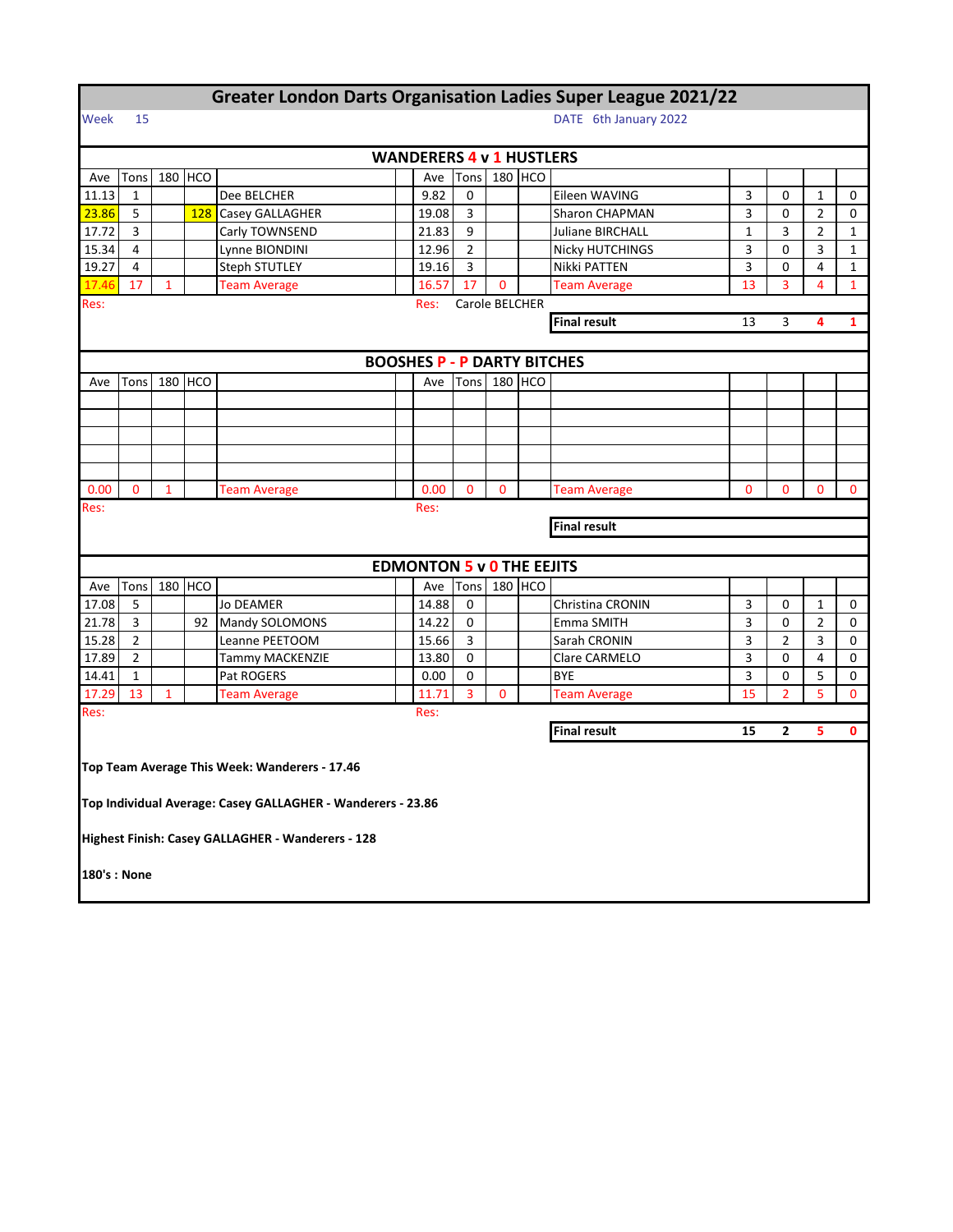|                              | <b>GLDO Ladies Super League 2021/22</b> |                      |    |                |                |                |     |             |             |            |  |  |  |  |  |
|------------------------------|-----------------------------------------|----------------------|----|----------------|----------------|----------------|-----|-------------|-------------|------------|--|--|--|--|--|
|                              | Week 15 - 6th January 2022              |                      |    |                |                |                |     |             |             |            |  |  |  |  |  |
|                              |                                         |                      |    | <b>MATCHES</b> |                | <b>SINGLES</b> |     | <b>LEGS</b> |             |            |  |  |  |  |  |
| Last<br>Week<br>This<br>Week |                                         | <b>TEAM</b>          | P  | W              | L              | <b>WON</b>     | F   | A           | <b>Diff</b> | <b>PTS</b> |  |  |  |  |  |
|                              |                                         | <b>EDMONTON</b>      | 13 | 13             | $\overline{0}$ | 57             | 174 | 62          | 112         | 57         |  |  |  |  |  |
| $\mathbf{2}$                 | $\mathbf{2}$                            | <b>WANDERERS</b>     | 13 | 11             | 2              | 47             | 163 | 77          | 86          | 47         |  |  |  |  |  |
| 3                            | 3                                       | <b>HUSTLERS</b>      | 13 | 6              | 7              | 31             | 115 | 125         | $-10$       | 31         |  |  |  |  |  |
| 4                            | 4                                       | <b>BOOSHES</b>       | 12 | 5              | 7              | 24             | 97  | 123         | $-26$       | 24         |  |  |  |  |  |
| 5                            | 5                                       | <b>DARTY BITCHES</b> | 12 | $\overline{2}$ | 10             | 18             | 83  | 143         | $-60$       | 18         |  |  |  |  |  |
| 6                            | 6                                       | <b>THE EEJITS</b>    | 13 |                | 12             | 13             | 68  | 170         | $-102$      | 13         |  |  |  |  |  |